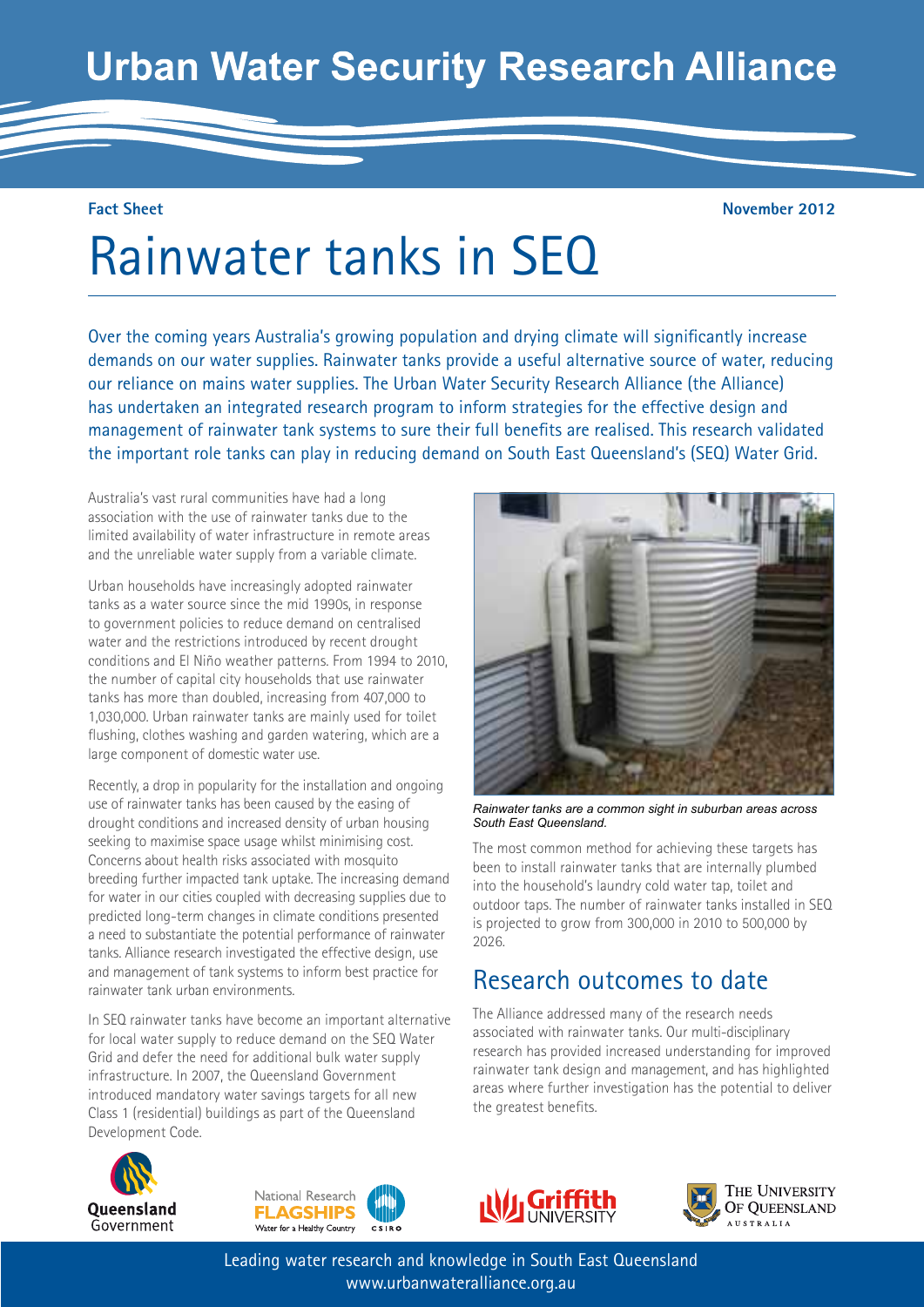#### Water savings

Prior to this program of research it was widely agreed that rainwater tanks have the potential to save considerable amounts of mains water. However, the exact water savings that can be expected for SEQ households were unclear. Alliance researchers used 2009 and 2010 water billing information to examine water savings in households with internally plumbed tanks.

The average mains water saving was found to be approximately 58 kilolitres per household per year or 50 litres per person per day (roughly one bath tub of water per household per day). This is equivalent to 34 percent of water used in residential households in those years and equates to a saving of around \$150 per year for the average household.

A real-time monitoring study of 20 households conducted between 2011 and 2012 with smart water metres measured a mains water savings of approximately 41 kilolitres per household per year for the Brisbane region.

*Internally plumbed rainwater tanks provide an average mains water saving of 40 to 58 kilolitres per household per year, which is 30 to 35 percent of average household water use.* 

Results from physically inspecting the set-up of tank systems in 200 homes in SEQ indicated that the roof area connected to the tank is often below the minimum requirement of 100m². Hence, further water savings could be achieved by increasing the connected roof area.

Overall, Alliance research results demonstrate that rainwater tanks are effective in achieving significant water savings, greater than the anticipated 24 percent savings that was used in Queensland's Development Code in 2007 during pre-drought conditions.

**These findings will help inform future water portfolio planning by enabling more accurate forecasting of the water savings that rainwater tanks can provide.**

#### Energy efficiency

Previous research suggested that rainwater tanks are considerably less energy efficient than traditional water supply. To understand factors that impact energy usage, Alliance researchers analysed water flow characteristics and the operation of rainwater tank pumps in a controlled model house setting.

They concluded that the most commonly used pumps are efficient for high-flow applications, such as watering the garden, but much less efficient for low-flow applications, such as toilet flushing and the washing machine. With pumps often operating in their low efficiency range, there is considerable potential to improve energy efficiency of pump systems.

*Correct rainwater tank pump sizing and system configuration can achieve energy efficiency of less than 1.5 kilowatt hours per* 



*The average household mains water savings for each of the analysed regions across South East Queensland.*

The research indicated that correct pump sizing and informed selection of system components could significantly improve energy efficiency to less than 1.5 kilowatt hours per kilolitre of water. Furthermore, households with automatic switching devices use about 25 percent less energy than those with trickle top-up. The best results are achieved when the intended end use of the water is matched to the pump size and system configuration.

Ancillary devices, such as pressure vessels that are properly sized and used with the correct size pump can further reduce the energy footprint. This research has shown that the energy footprint of rainwater tanks is lower than other alternative water sources, such as desalination and recycled water.

*Alliance research has shown that connected roof area, effective tank size and efficient pumps are all critical factors in optimising water yield and energy efficiency of urban rainwater tanks.* 

Ultimately, a highly effective tool to improve design and increase energy efficiency is to give householders greater access to information about the water requirements of various appliances in urban dwellings and how tank system components operate.

**This research has demonstrated that energy efficient systems can be achieved. Attention should go towards improving tank system design and installation practices. The next step will be to incorporate this knowledge into the development of system configuration or installation guidelines for tank owners.**



*kilolitre of water. This model house allowed researchers to control system variables and investigate the energy efficiency of different tank pumps.*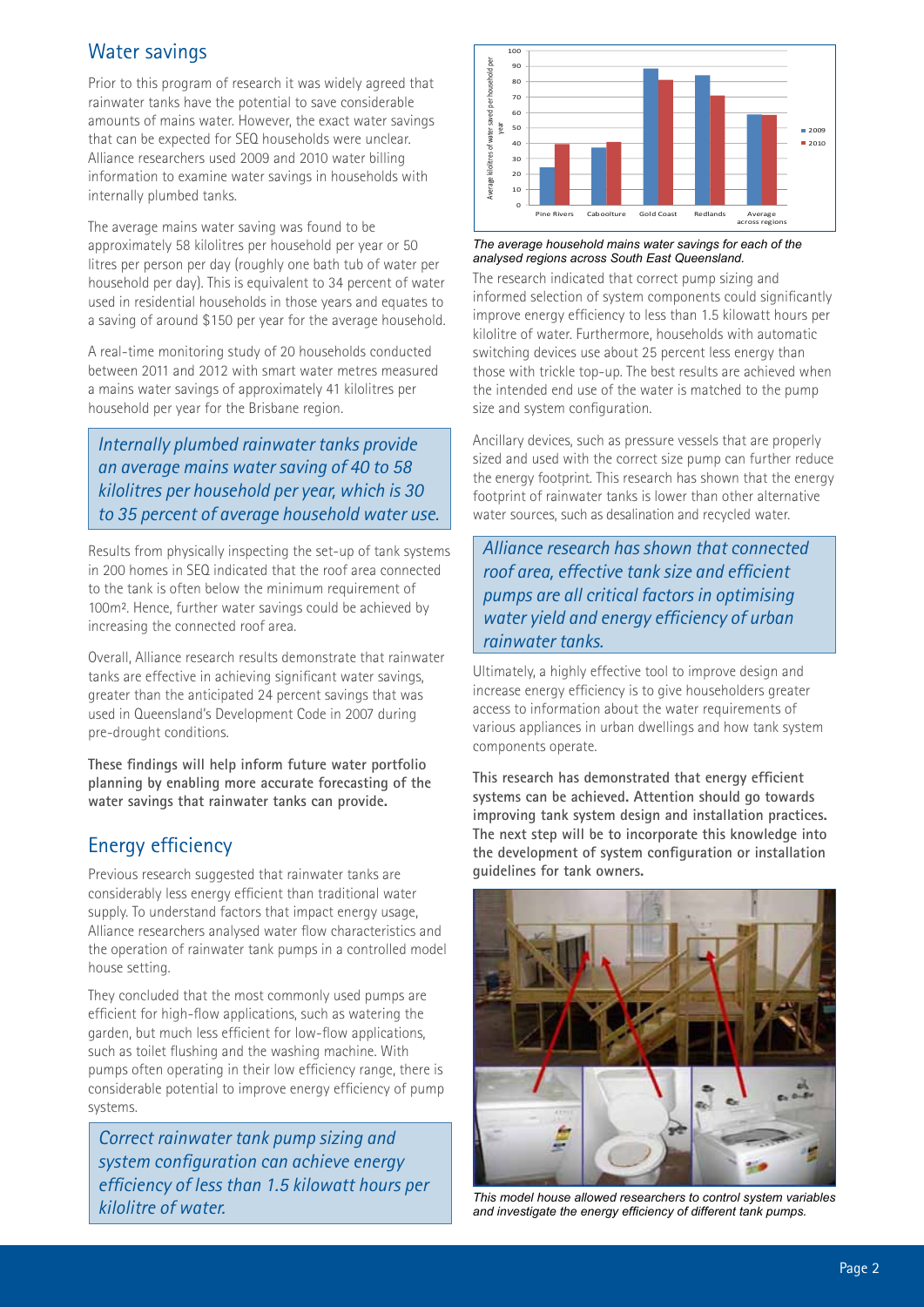#### Tank maintenance

Water savings and energy efficiency are not only influenced by system design but also by system management, making this an important consideration for achieving maximum benefits from rainwater tanks over the long-term. Alliance researchers conducted a series of surveys to provide insights into the way people manage and maintain their tanks. The surveys showed a small but significant difference in the maintenance habits between owners of mandated tanks and owners who voluntarily retrofitted their tanks. Retrofitters were more self-motivated towards rainwater tank maintenance and were keen to learn more to ensure the longevity of their tank. Conversely, owners of mandated tanks felt that they did not know enough about maintenance and were less willing to find out more or undertake the required maintenance behaviours. These results are of concern as a lack of maintenance could lead to faster tank deterioration and diminished return on investment.

#### *Owners of retrofitted tanks were more selfmotivated towards tank maintenance than owners of mandated tanks.*

Alliance research revealed self-management approaches as both easy to implement and an effective solution to tank maintenance. Central to these approaches were increasing community awareness; communicating the benefits and value of tank maintenance; and providing a web-based resource with various support services, including a maintenance schedule tailored to the individual tank owner.

**The findings around tank maintenance suggest that greater information and guidance is needed following tank installation as well as promoting tank maintenance behaviours.**

#### Tank owner and non-owner attitudes

Research into the attitudes of rainwater tank owners and non-owners found that participants were more likely to install a rainwater tank if a severe water shortage occurred, or if they believed they could be vulnerable to water shortages. Conversely, reasons for not having a tank included lack of space, cost, mistrust in authorities and those governing water, or a belief that water shortages were no longer a threat in SEQ. Encouragingly, most tank owners were happy with their system, however, this was strongly dependant on how well the system had been designed and installed and how competent owners felt in managing their tank.

*Reasons for not installing a tank include a lack of space, cost, mistrust in authorities, or a belief that water shortages were no longer a threat.* 

**By increasing hands-on tank knowledge and skills, information and education programs have the potential to improve maintenance behaviours and owner-satisfaction as a result of owners feeling more competent in the management of their tank.**



*An Alliance researcher samples rainwater tank water for testing.*

#### Health risks

Alliance research also investigated the potential health risks associated with the use of water from rainwater tanks. Analysis of samples from 80 rainwater tanks from across SEQ showed that 71 percent of tanks did not meet Australian Drinking Water Guidelines due to the presence of *Eschischeria coli (E. coli)*. Some samples were also found to be positive for pathogens, including a small number with active potential to cause human infection. As *E.coli* is present in animal faecal matter, these results are not surprising considering the high incidence of possums and birds on urban roofs. Further research is needed to test for pathogens in the faeces of other animal species, such as flying foxes, rats and frogs.

#### *Samples from 71 percent of tanks did not meet Australian Drinking Water Guidelines.*

The project team also examined the inactivation of indicator microorganisms in animal faeces on the roof, in gutters and tanks due to the effects of sunlight and temperature.

The research showed that direct sunlight on a roof completely deactivated faecal indicator bacteria in a matter of hours and less than a day in clean gutters. However, under shaded conditions, the same level of pathogen die-off took up to four days.

These results strongly suggest that regular cleaning of roofs and gutters and pruning of overhanging tree branches to prevent shading on the roof might be an effective way to reduce animal faecal contamination in rainwater tanks.

The results reinforce government recommendations that, where mains water is available, water from rainwater tanks should only be used for non-drinking purposes unless adequately treated.

**This research will help guide the development of transparent, accurate and valid policies and guidelines for the treatment and use of water from rainwater tanks.**